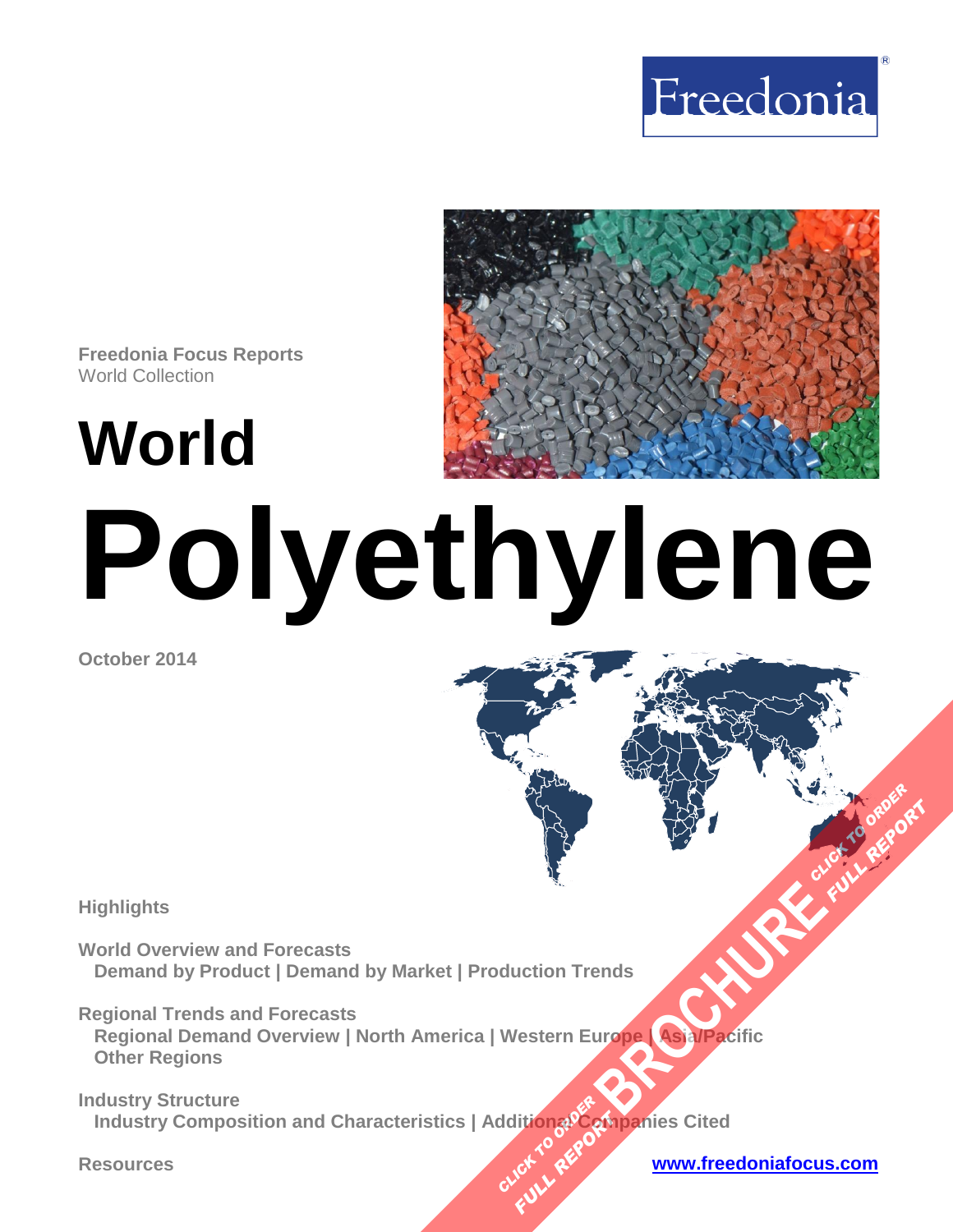### <span id="page-1-0"></span>ABOUT THIS REPORT

### Scope & Method

This report forecasts total world demand in 2018 for polyethylene by product, market, and major world region in metric tons. Product segments include:

- high-density polyethylene (HDPE)
- linear low-density polyethylene (LLDPE)
- low-density polyethylene (LDPE).

Ethylene copolymers such as ethylene vinyl acetate and polyolefins elastomers/plastomers are excluded for the purpose of this report.

Reported markets encompass:

- packaging
- consumer goods
- construction materials
- other markets such as industrial products, electrical and electronic equipment, agricultural products, motor vehicles, and adhesives.

Major world regions include:

- North America
- Asia/Pacific
- Western Europe
- all other regions.

Demand by product segment is also forecast for each major world region.

To illustrate historical trends world, product, market, and regional demand (including product segments) are provided for 2008 and 2013. Further, regional demand is segmented by market for 2013.

Finally, world production is segmented by major world region and provided for 2008, 2013, and 2018.

Forecasts are developed via the identification and analysis of pertinent statistical relationships and other historical trends/events as well as their expected progression/impact over the forecast period. Changes in quantities between reported years of a given total or segment are typically provided in terms of five-year compound annual growth rates (CAGRs). For the sake of brevity, forecasts are generally stated in smoothed CAGR-based descriptions to the forecast year, such as "demand is projected to rise 3.2% annually through 2018." The result of any particular year over that period, however, may exhibit volatility and depart from a smoothed, long-term trend, as historical data typically illustrate.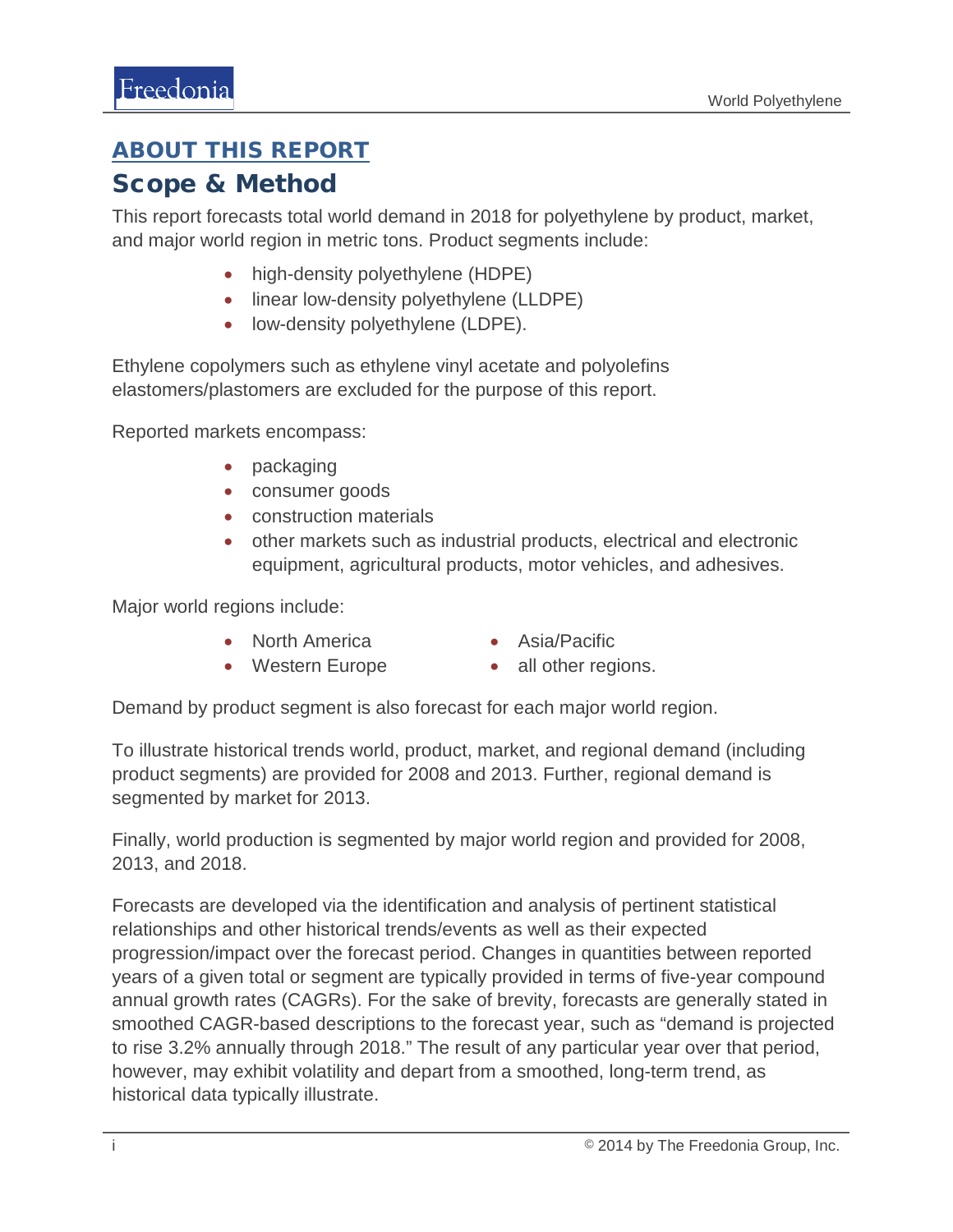Other various topics, including profiles of pertinent leading suppliers, are covered in this report. A full outline of report items by page is available in the [Table of Contents.](#page-3-0)

## Sources

*World Polyethylene* is based on [a comprehensive industry study](http://www.freedoniagroup.com/DocumentDetails.aspx?ReferrerId=FL-FOCUS&studyid=3210) published by The Freedonia Group in October 2014. Reported findings represent the synthesis and analysis of data from various primary, secondary, macroeconomic, and demographic sources including:

- firms participating in the industry, and their suppliers and customers
- government/public agencies
- national, regional, and international non-governmental organizations
- trade associations and their publications
- the business and trade press
- The Freedonia Group Consensus Forecasts dated June 2014
- the findings of other industry studies by The Freedonia Group.

Specific sources and additional resources are listed in the Resources section of this publication for reference and to facilitate further research.

# Industry Codes

The topic of this report is related to the following industry codes:

| <b>NAICS/SCIAN 2007</b><br>North American Industry Classification System |                                     | <b>SIC</b><br><b>Standard Industry Codes</b> |                                           |
|--------------------------------------------------------------------------|-------------------------------------|----------------------------------------------|-------------------------------------------|
|                                                                          |                                     |                                              |                                           |
| 325211                                                                   | <b>Plastics Material and Resin</b>  | 2671                                         | Packaging Paper and Plastics Film,        |
|                                                                          | Manufacturing                       |                                              | Coated and Laminated                      |
| 326112                                                                   | Plastics Packaging Film and Sheet   | 2821                                         | Plastics Materials, Synthetic Resins, and |
|                                                                          | (including Laminated) Manufacturing |                                              | Nonvulcanizable Elastomers                |
| 326113                                                                   | Unlaminated Plastics Film and Sheet | 3081                                         | Unsupported Plastics Film and Sheet       |
|                                                                          | (except Packaging) Manufacturing    |                                              |                                           |

# Copyright & Licensing

The full report is protected by copyright laws of the United States of America and international treaties. The entire contents of the publication are copyrighted by The Freedonia Group, Inc.